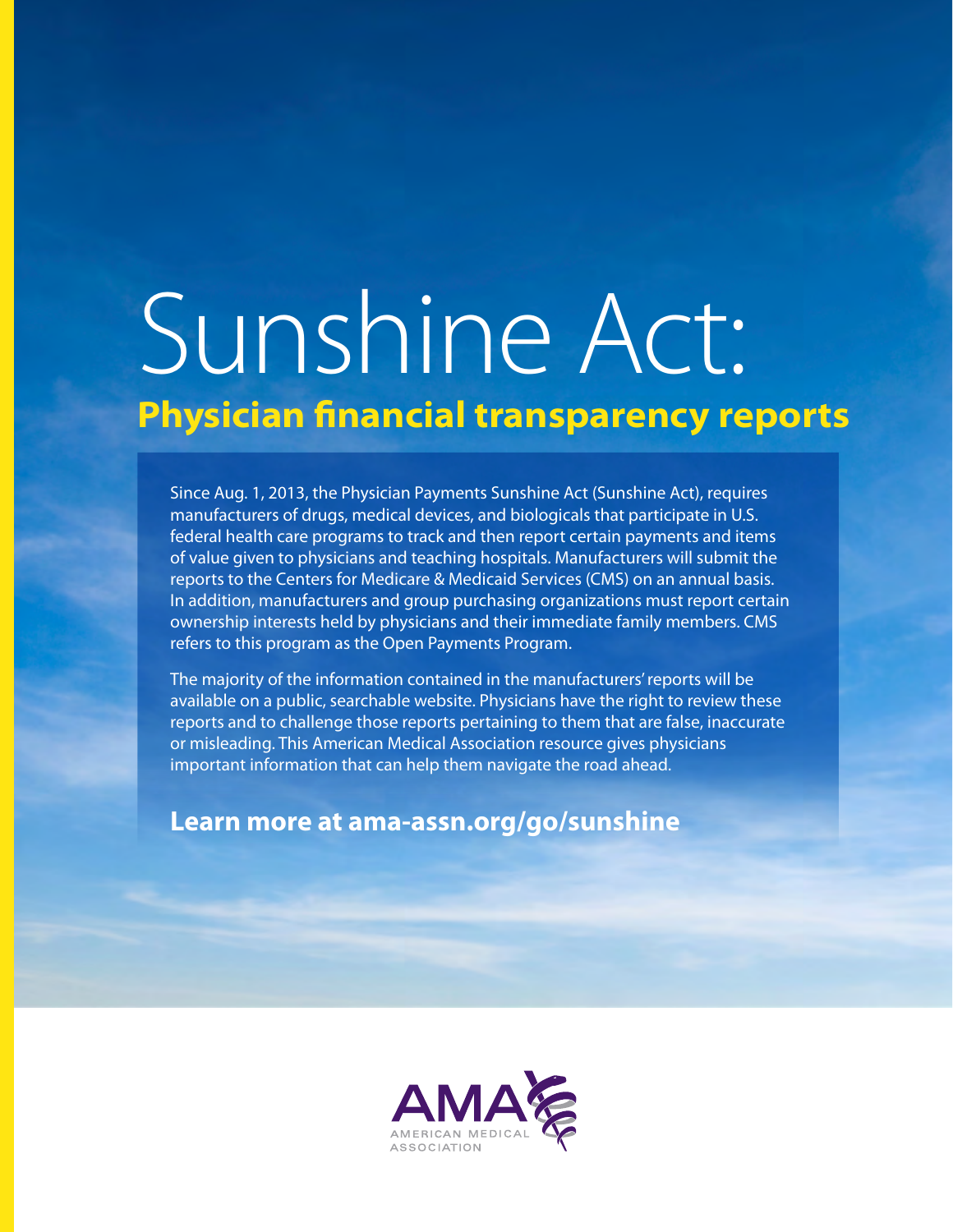#### TRENDS IN TRANSPARENCY LAWS

The convergence of media coverage, calls from within medicine for greater transparency, intense governmental scrutiny (including investigations), and the rapid growth in states passing laws requiring transparency or implementing bans, created significant momentum for the inclusion of a transparency requirement in the ACA. It also reflected a broader trend in passage of transparency laws including those governing federal elected officials and lobbyists, for example. The foregoing created significant challenges to AMA efforts to ensure that transparency reporting would be fair and accurate and would not impose burdens or penalties on physicians.

#### **AMA POSITION ON TRANSPARENCY**

The AMA has consistently advocated that transparency reporting should: (1) not impose a regulatory and paperwork burden on physicians; (2) protect physician rights to challenge false and misleading reports; and, (3) provide a meaningful, accurate picture of physician-industry interactions. The AMA secured significant modification to the ACA transparency requirements and final regulations to ensure fairness and accuracy. AMA advocacy remains ongoing.

### Purpose of transparency reports

There are many interactions between physicians and manufacturers of drugs, medical devices, and medical supplies that benefit patients and advance the art and science of medicine. The Sunshine Act transparency reports provide patients and the public with information on the financial interactions of physicians and industry. These interactions often drive innovation, discovery and changes in medical practice that promote better patient outcomes. The congressional sponsors of the Affordable Care Act (ACA) reporting provisions have stated that this process is not designed to stop, chill, or call into question beneficial interactions between physicians and industry, but to ensure that they are transparent.

### Public release of data

Reports on data from the previous year are released to the public June 30 and are available at [cms.gov/openpayments.](http://www.cms.gov/openpayments) Be prepared for inquiries from the media, your patients and your friends:

- Know what is reported about you. If you have not already completed the three-step registration process to review your data, you should do so now (see key steps and dates below).
- Be ready for questions by providing context on the reported items. Download customizable talking points, available at [ama-assn.org/go/sunshine,](http://www.ama-assn.org/go/sunshine) to use in your conversations with the media, patients and friends

### Sunshine Act: Is your data accurate? Take these steps to make corrections.

#### **Step 1: Complete CMS e-verification process today**

You must complete CMS' e-verification process via the CMS Enterprise Portal (EIDM). New users will be required to complete a one-time EIDM registration process.

#### **Step 2: Register with CMS' Open Payments System**

Register in CMS' Open Payments System via EIDM and review your data.

#### **Step 3: Review and dispute data by Dec. 31**

You can still dispute your data after the public release. Corrections will be made the next time CMS updates the Open Payments System.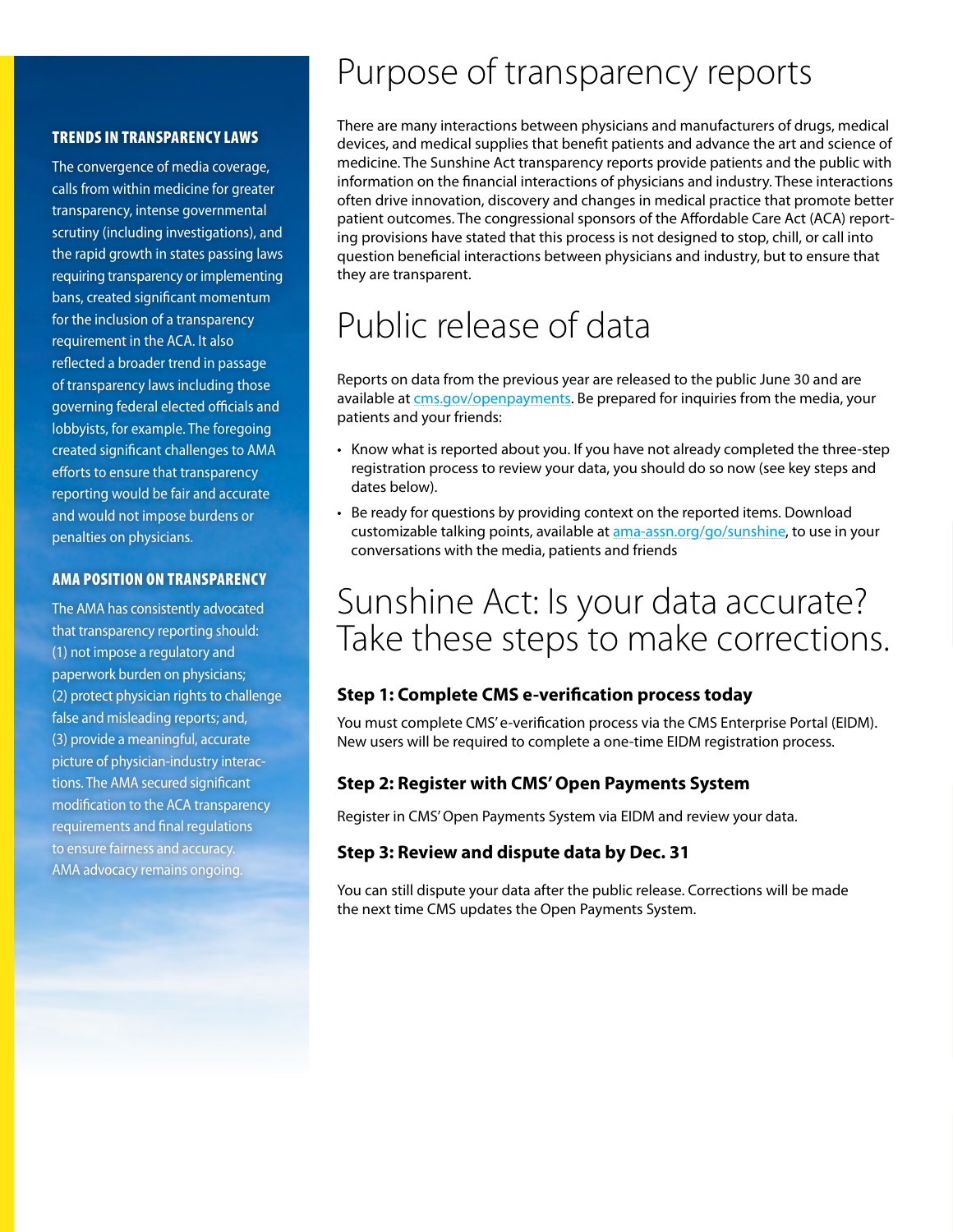### Top tips to ensure accurate reporting

**Update your disclosures regularly**. Ensure that all financial disclosures and conflict of interest disclosures required by employers, advisory bodies and entities funding research, for example, are current and updated regularly.

**If you have a NPI, update the information and ensure your specialty is correctly designated.** Physicians who have a National Provider Identifier (NPI) should ensure all information in the NPI enumerator database is current and regularly updated as needed. This information will be used by industry, among other unique identifiers, to ensure that they have accurately identified you.

**Inform your industry contacts that you want ongoing notice of what they report to the government**. Ask all manufacturer and group purchasing organization representatives with whom you interact to provide you with notice and an opportunity to review and, if necessary, correct all information

that they intend to report before it is submitted to the federal government.

**Check the AMA website [ama-assn.org/go/sunshine](http://www.ama-assn.org/go/sunshine).** We will provide regular updates that can help you prepare for reporting.

#### **Download and use OPEN PAYMENTS Mobile for Physicians smartphone app to control and track your transfers.**

Designed to help physicians and health care industry users to track payments and other financial transfers that industry will report to the government, you can download this free app through the Apple™ Store and Google Play™ Store. Compatible with the Apple™ and Android platforms, the OPEN PAYMENTS Mobile for Physicians app offers both on-the-go convenience and security features to protect the privacy of the data you capture. Urge your industry contacts to use the app so you are able to capture information you may need to ensure accurate reporting.

## RESOURCES For more information on the Sunshine Act reporting

requirements and the dispute process, visit the AMA's Web page at [ama-assn.org/go/sunshine](http://www.ama-assn.org/go/sunshine). Please email questions to Medicare's Open Payment Help Desk at [openpayments@cms.hhs.gov](mailto:openpayments@cms.hhs.gov), or call (855) 326-8366.





#### **Being transparent with your patients**

Your patients may wish to know whether you have or have had financial interactions with industry. When a patient asks about this topic, it is important that you discuss the matter candidly in a way that will enhance the patient's understanding without compromising trust or the patient-physician relationship. Some of the issues you might want to address with the patient are what sources you rely on for information about medical innovations and new evidence, your role in medical research, and how you believe research will improve outcomes for patients. Download customizable talking points, which can help you respond to general inquiries about the Sunshine Act, on the AMA's Sunshine Act website.

#### **Sunshine laws at the state level**

Prior to the ACA, several states enacted *Sunshine-type* laws. It is important for physicians to recognize that the federal Sunshine Act, when fully implemented, may create additional requirements for physicians in states that already have a state law. In states where there is no state law, federal law will govern. The AMA has a chart with states that have sunshine-type laws available at [ama-assn.org.](http://www.ama-assn.org)

### **Learn more at [ama-assn.org/go/sunshine](http://www.ama-assn.org/go/sunshine)**